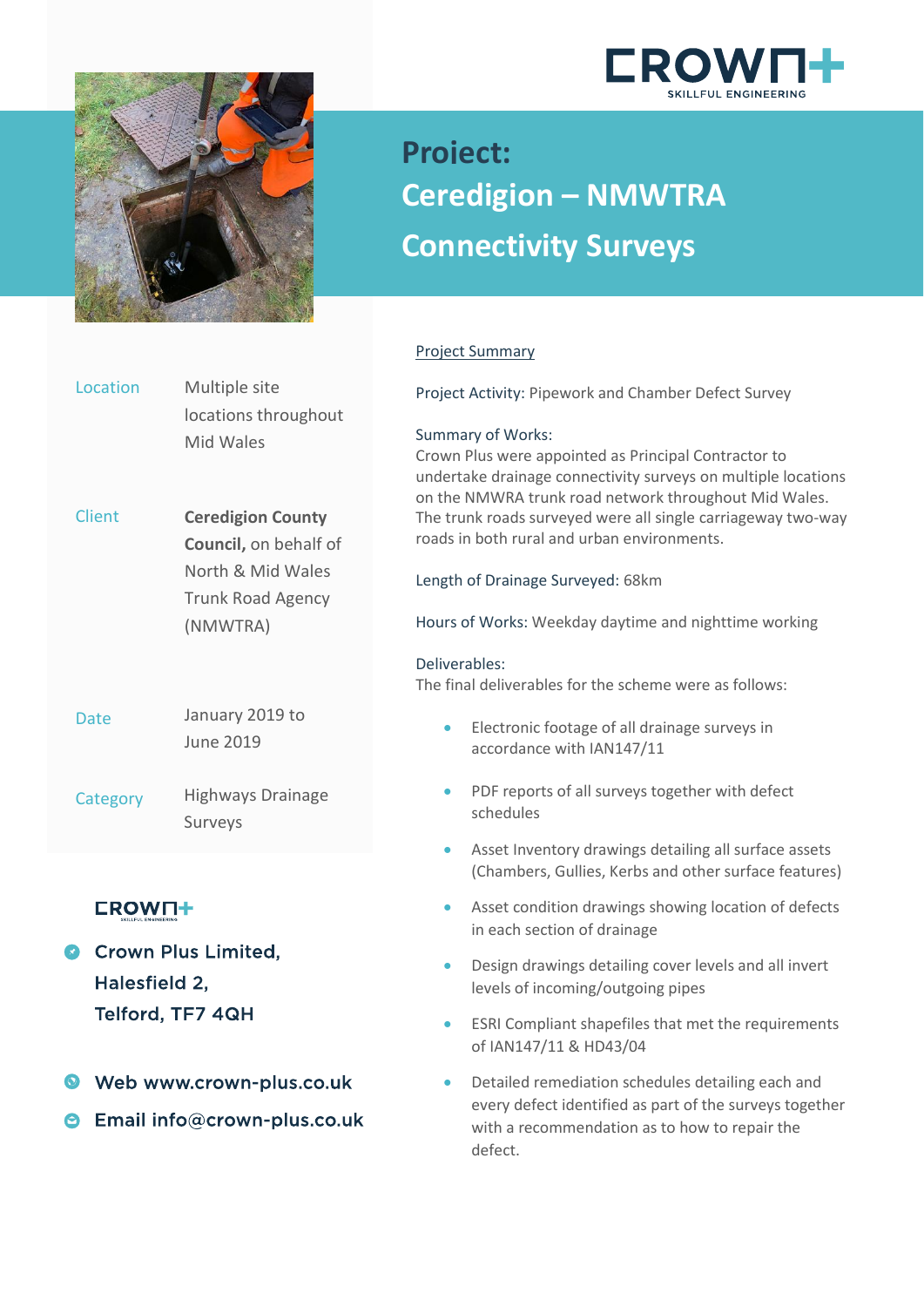

# Full Programme Details

#### Nature of the works

The connectivity surveys involved undertaking detailed inspection of the drainage network using Haloptic cameras whilst all the drainage assets were surveyed using GPS equipment. The benefits of undertaking surveys using the Haloptic cameras is that large 'network' wide surveys can be undertaken very quickly compared to traditional CCTV surveys whilst the outputs are very similar.

Pre-cleansing of the drainage system was undertaken as part of the works. To mitigate delays Crown Plus were asked to procure the jetting services directly as an additional service.

#### Safe systems of work

As part of the works, Crown Plus were responsible for engaging suitably qualified traffic management company to provide all the traffic management. This programme included all aspects of the road space booking requirements over a total of 12 individual schemes. Special consideration when formulating the traffic management plans had to be given to the main sections of carriageway in and surrounding the busy holyday town of Aberystwyth as they are highly traffic sensitive during the hours of 7:30 – 9:30 and 15:00 - 17:30. Upon review of the sensitivity of the road network we decided to undertake the survey works during nighttime working hours so to reduce the impact on local and holiday traffic.

By reference to the pre-construction information provided by the Client, our Contracts Manager prepared a detailed Construction Phase Plan (CPP), detailed Risk Assessments, Method Statement (RAMS) and traffic management plans for the work to be undertaken.

The CPP & RAMS document was formally approved by the Client prior to the works being undertaken. Prior to commencement of the works on site the RAMS were communicated and briefed in detail to all staff and operatives working as part of our works. All personnel confirmed there understanding and confirmation of the details within the documents and signed briefing sheets as confirmation. The briefing sheets were retained within the Health and Safety with copies submitted to the Clients H&S representatives.

Amongst the key risks identified were:

- High speed road with risks to and from the travelling public
- Manual handling
- Confined spaces
- High pressure water

As this project was over several weeks all personnel also received regular toolbox talks on the various elements of the works so to reinforce the main approved methods of working and risks associated with the works. In addition, as the CCTV and Haloptic camera survey works were undertaken in 'mobile works' and the work location changed on a daily basis, daily pre-shift briefings were provided and given by the site supervisor to reinforce the health and safety messages. This ensured everyone knew the tasks for the day and any new or changed working requirements.

All Crown Plus staff and operatives were provided with appropriate PPE for the tasks involved and the environment that they were working in. Spares of all PPE were held on site and distributed as/when necessary. Our supervisor was the 'Appointed Person' for first aid. The Supervisor was responsible for reporting and recording accidents, incidents and near misses. All welfare was provided by the principal contractor.

Traffic management (TM) was arranged by Crown Plus with detailed TM drawings for each phase of the works produced and submitted to the local highway's authority for approval at the time of the road space bookings. The daily pre-shift briefing discussed the TM layout for that day ensuring our teams were aware of access and egress points together with any special requirements.